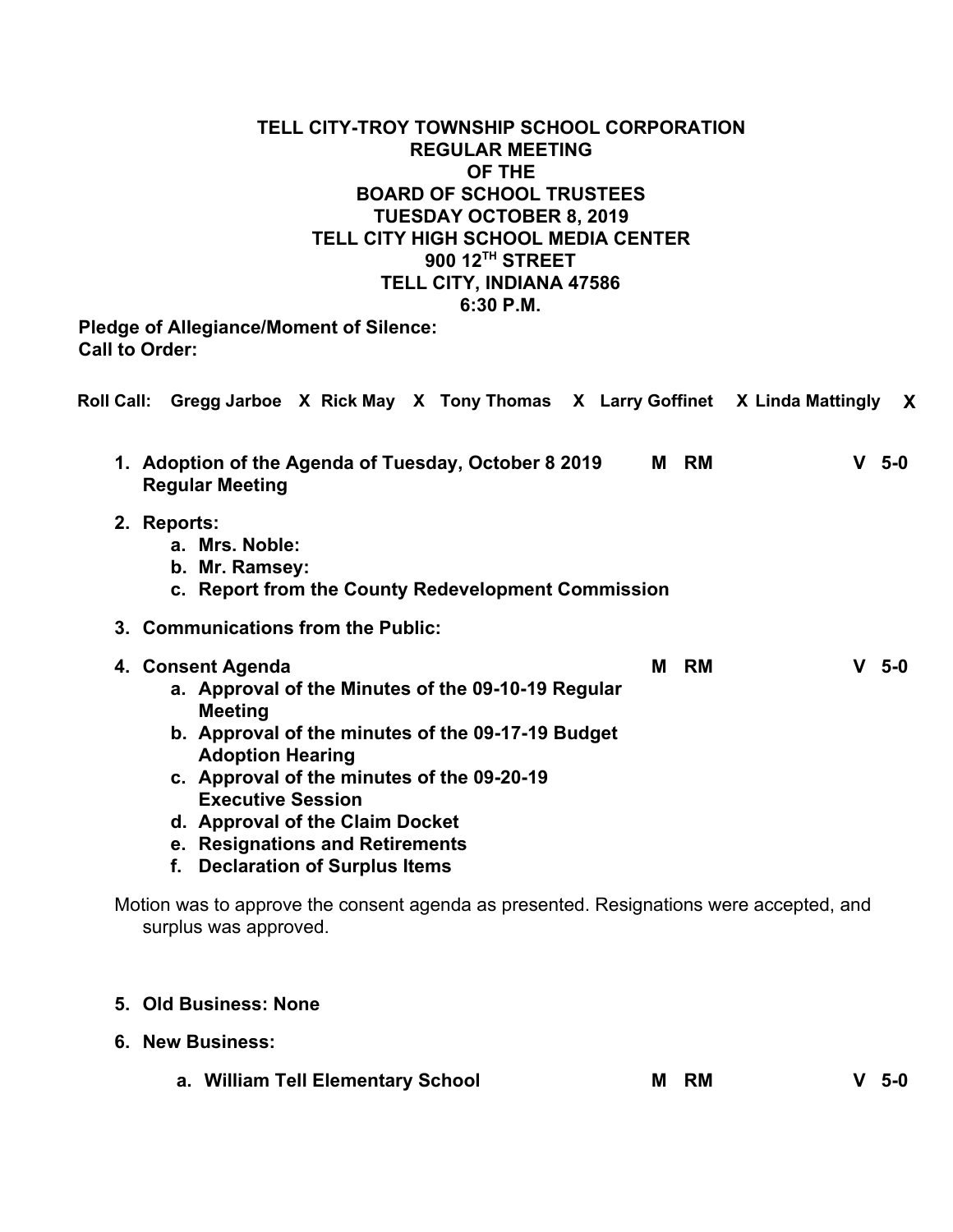- 1. On-Target Worker
- 2. Program Assistant
- 3. Program Assistant

Red indicates no background check on file at the time of the packet. If available they will be brought to the meeting. If they are in process but unavailable I recommend hiring upon condition of clean receipt. Motion is to approve the recommendations pending the completion of a clean criminal history check.

### **b. Tell City Jr-Sr High School M TT V 5-0**

1. Program Assistant 1. Amber Schulthise

Motion was to approve the recommendation as presented.

- 1. Head Girls Basketball Coach, Grade 5
- 2. Head Girls Basketball Coach, Grade 6
- 3. Asst. Girls Basketball Coach, Grade 6
- 4. Head Girls Basketball Coach, Grade 7
- 5. Asst. Girls Basketball Coach, Grade 7
- 6. Asst. Girls Basketball Coach, Grade 8
- 7. Asst. Girls Basketball Coach, High School
- 8. Head Boys Basketball Coach, Grade 5
- 9. Asst. Boys Basketball Coach, Grade 5
- 10.Head Boys Basketball Coach, Grade 6
- 11.Asst. Boys Basketball Coach, Grade 6
- 12.Head Boys Basketball Coach, Grade 7
- 13.Asst. Boys Basketball Coach, Grade 7
- 14.Head Boys Basketball Coach, Grade 8
- 15.Vol Boys Basketball Assistant, High School
- 16.Asst. Softball Coach
- 17.Vol. Asst. Softball Coach
- 18.Asst. Baseball Coach
- 19.Vol. Asst. Baseball Coach
- 20.Vol. Asst. Baseball Coach

Red indicates no background check on file at the time of the packet. If available they will be brought to the meeting. If they are in process but unavailable I recommend hiring upon condition of clean receipt. Motion is to approve the recommendations pending the completion of a clean criminal history check.

**d. Rainy Day Budget Reduction Resolution M TT V 5-0**

- 1. Hannah Hubert
- 2. Devon Blake
- 3. Kenzie Alvarez

- **c. Athletics M RM V 5-0**
	- 1. Chris Toothman
	- 2. Theresa Lain
	- 3. Josh Ford
	- 4. Lee Chestnut
	- 5. Danny Lloyd
	- 6. Jeremy Howard
	- 7. Kassadie Hayes
	- 8. Chris Shearn
	- 9. Ben Stallings
	- 10.Keith James
	- 11.Derek Kleeman
	- 12.Corey Jennings
	- 13.Brady Meserve
	- 14.Malin Webb
	- 15.Devon Blake
	- 16.Monica Bartley
	- 17.Dave Ziegelgruber
	- 18.Malin Webb
	- 19.Trent Gunn
	- 20.Cordell Snyder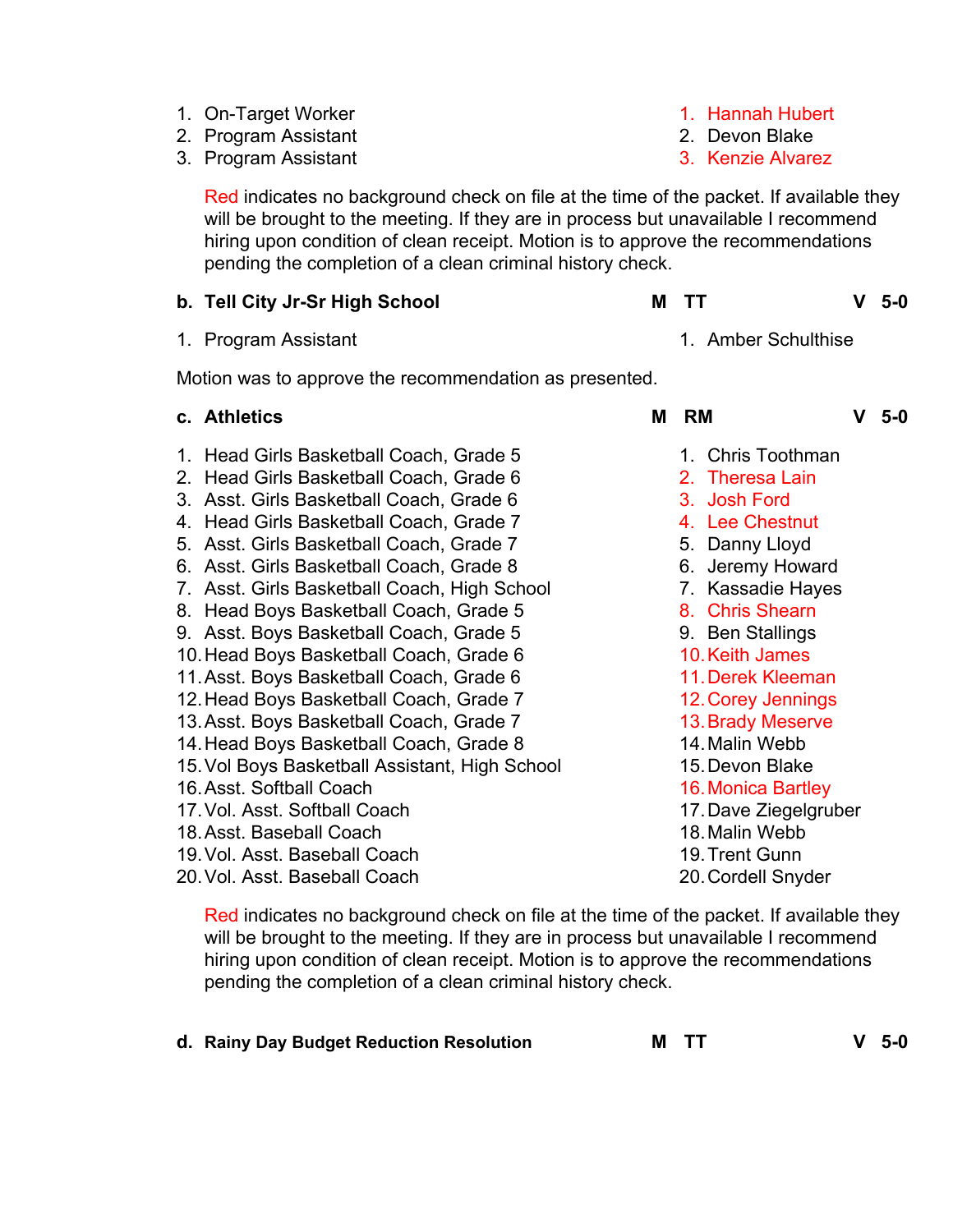The resolution reduces the amount of appropriation to \$350,000 in the event an unforeseen emergency arises. This protects the remaining funds for reinvestment in January. I recommend adoption of the resolution. Motion was to adopt the resolution as presented.

#### **e. Adoption of the 2020 Capital Projects Plan M RM V 5-0**

The plan has been presented and advertised as required. I recommend adoption of the plan. Motion was to approve the plan as presented.

### **f. Adoption of the 2020 Bus Replacement Plan M LM V 5-0**

The plan has been presented and advertised as required. I recommend adoption of the plan. Mr. Thomas asked how this was changed from last year, and it was explained that every year we shift the older buses to the next year if they are not replaced. We always ask to buy more buses than we can, so that we have permission to buy what we need when we need to buy it. Motion is to approve the plan as presented.

#### **g. Adoption of the 2020 Budget M LG V 5-0**

Resolution of Appropriations – Form 4- The Form 4 is the synopsis of our budget, which has been publicized and the public hearing has been held as required by law. I ask that you adopt this resolution of appropriations for the budget, levies, and rates as presented. Motion was to approve the resolution for appropriations as presented.

#### **h. NEOLA Board Policy Update: First Read NO ACTION**

These are the policies as provided for first read after the last meeting. In your packets were corrected/updated versions of those policies.

Changes requested by Mr. Jarboe prior to the meeting were included, which amount to points of clarification on responsibilities and consistency within the polices. Mr. Thomas asked about bus drills, who witnesses and signs off on the drills. Drills are done twice a year at the beginning of each semester, signed off by the transportation director, eca manager, or building principal. Commemoration of facilities was discussed as being unclear on the direction of the board. Mr. Thomas asks if an area will be dedicated, or will it only be the bronze bust as discussed. It is agreed that location is to be discussed with the recommending group, and pending the approval of the board and administration. Administrative guidelines could be used to create a checklist to ensure all parameters are being met and guide the process. This guideline should include a standard for the bronze busts. The board having decided to require a bronze bust encourages the change of the word "recommends" a bronze bust to "requires".

#### **7. Such Other Business as May Come Before the Board**

a. Oct 14-18: Fall Break

# **8. Adjournment:**

#### **a. 6:59 PM by Mr. Jarboe**

In accordance with the Americans with Disabilities Act, if anyone wishes to attend, hear or present evidence at the public meeting on the above referenced matter(s), and is in need of reasonable accommodation, please contact the Office of the Superintendent of the Tell City-Troy Township School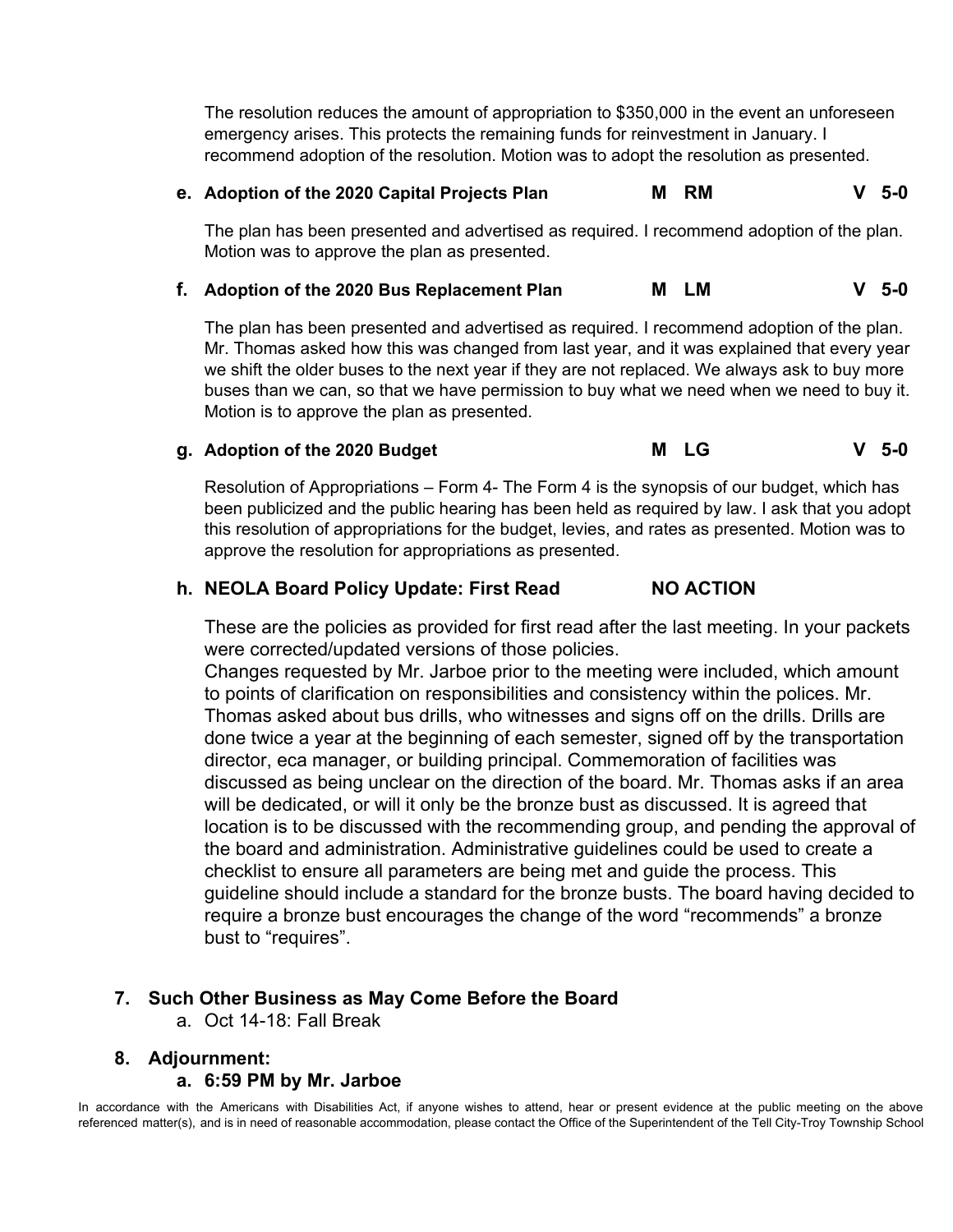Corporation, so that accommodations can be made. The Superintendent may be contacted by mailing to Tell City-Troy Township School Corporation, 837 17<sup>th</sup>., Tell City, IN 47586, or by telephoning (812) 547-3300.

This meeting is a meeting of the School Board in public for the purpose of conducting the business of the Tell City-Troy Township School Corporation and is not to be considered a public community meeting. There will be time for public participation as indicated by agenda item "Communications from the Public."

**These minutes have been approved by the Tell City-Troy Township School Board of Trustees.**

**\_\_\_\_\_\_\_\_\_\_\_\_\_\_\_\_\_\_\_\_\_\_\_\_\_\_\_\_\_\_\_\_\_\_\_\_\_\_\_\_\_\_\_\_\_\_\_\_\_\_\_\_ \_\_\_\_\_\_\_\_\_\_\_\_\_\_\_\_\_\_\_\_\_\_\_\_**

**Board Secretary Date**